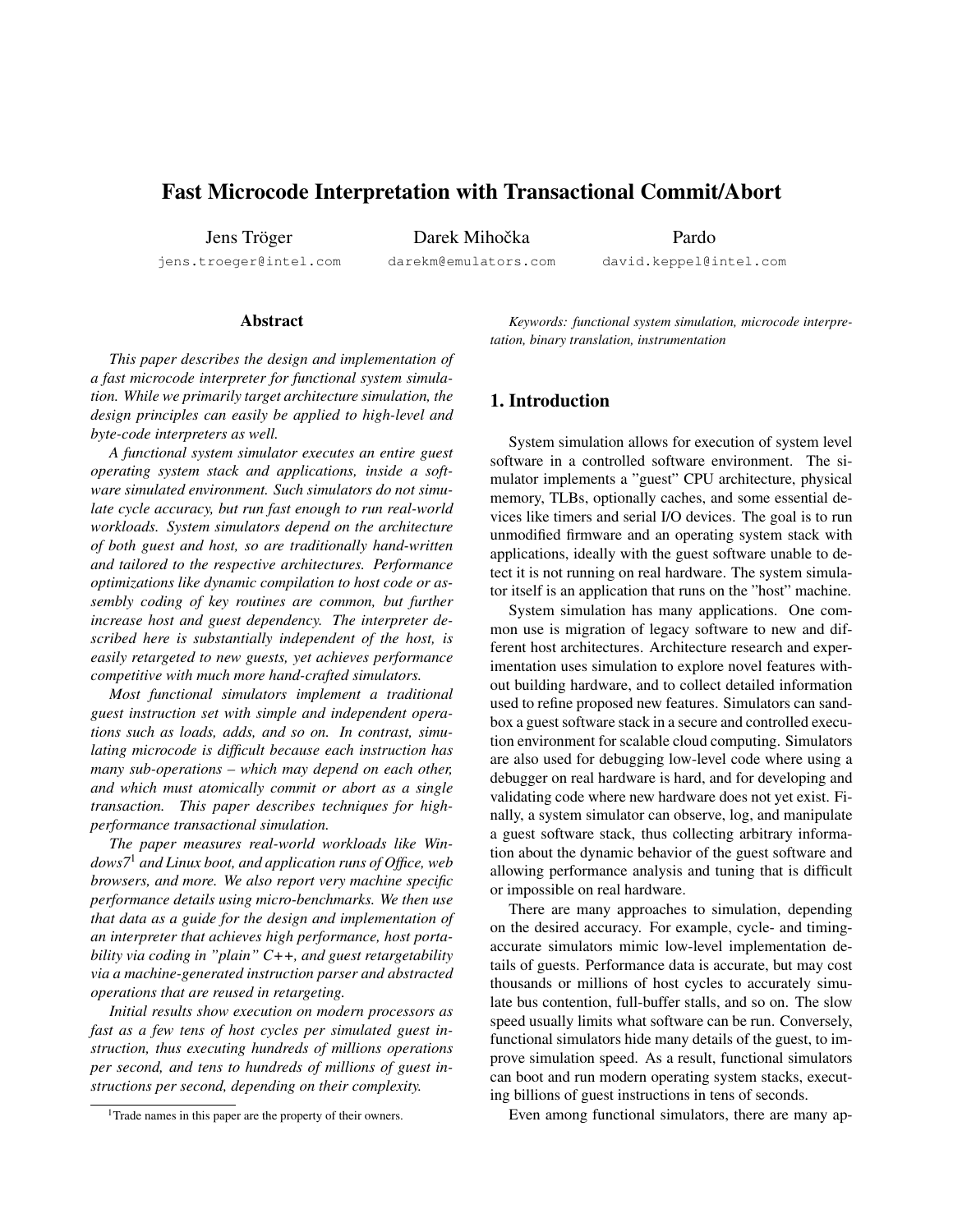proaches. Decode-and-dispatch interpreters are often simplest to build, but may take a thousand host cycles per simulated guest instruction. Instruction decode cost often dominates simulation speed, so threaded-code simulators that cache decoded results are often much faster. Dynamic cross compilation is faster yet because it can reduce interinstruction simulation costs, but code generators are a significant effort to build and retarget [EG03]. Finally, userlevel simulation often provides highest performance and simplest implementation, but is only able to run limited software and cannot observe system details.

Most simulators in the literature are for guests with relatively simple instructions. Even "complex" instructions, such as floating-point sin, are still conceptually orthogonal and independent of other instructions. Microcode simulation is more complex, because each instruction is composed of sub-operations that may have interdependencies, can give rise to several simultaneous exceptions, and which complete atomically. For example, a single microcode instruction may include memory, integer ALU, floating-point ALU, and branch sub-operations; a compare sub-operation may be forwarded to conditional branch logic in the same microinstruction; multiple units may give rise to exceptions, which need to be prioritized; and results from all sub-operations follow atomic commit/abort semantics. Existing simulator designs are poorly-suited to simulate such a machine.

This paper discusses challenges implementing a portable and high performance functional system-level interpreter. The simulator is written in C++ and is easily recompiled on different hosts. It avoids most direct host dependencies – for example, it avoids multiplexing guest condition codes on to host condition codes, and host/guest endianess affects performance but not correctness. The simulator is easily retargeted to different guest ISAs and gives good performance for both conventional macro instruction sets and complex microcode.

Section 2 discusses different types of workloads and benchmarks, their application, and how they influence the design of our interpreter. Section 3 analyzes how design decisions of existing interpreters and dynamic compilers for system simulators affect their performance. Section 4 describes our internal virtual microcode architecture, and introduces the design and implementation of our fast and portable microcode interpreter. Finally, section 5 presents initial performance results of our interpreter which demonstrate the feasibility and benefits of our design.

### 2. Workloads and Benchmarks

A fast simulator must run common operations quickly. To design one, we need to understand:

- what common and dominant guest workloads users will run;
- what critical interpreter paths dominate performance of these guest workloads; and
- how these paths are best executed on a given host machine.

For guest operations, it is important to measure large workloads that are representative of what will be used in simulation, since "inner loop" benchmarks often hide system-level behavior that in practice can dominate total simulation cost.

For host operations, it is important to measure processor performance in detail, to ensure the simulator makes good use of the hardware microarchitecture, since small differences in cost often have a big impact on running time.

#### 2.1. Application Benchmarks

We use guest workload data to discover what guest operations are common or rare, and thus drive performance decisions in the simulator design.

A workload is the code executed and data consumed by an application to solve a given problem. A benchmark exercises one or several dedicated workloads. One widelyused benchmark is SPEC [Cor10]. SPEC CPU, for instance, is "designed to provide performance measurements ... used to compare compute-intensive workloads on different computer systems." Other SPEC benchmarks focus on power consumption, render speed and 3D workflows, parallel computation, server loads for virtual machines, and so forth.

Another common approach is to run real-world applications concurrently so they compete with each other for resources. One scenario, for example, is running a web browser that renders media content, while also checking email or playing a game. The data we used to design our fast interpreter is largely from such real world scenarios, and less from benchmarks.

#### 2.2. Micro-Benchmarks

We use micro-benchmarks to understand performance bottlenecks of a host CPU, and use that data to design the data and code layout of our fast interpreter.

A micro-benchmark is a short sequence of instructions that exercises one particular feature of the CPU. Listing 1 shows a micro-benchmark we designed to measure latency of the x86 lahf instruction, an instruction often used by interpreters and dynamic instrumentation tools to retrieve some host arithmetic flags. Micro-benchmarks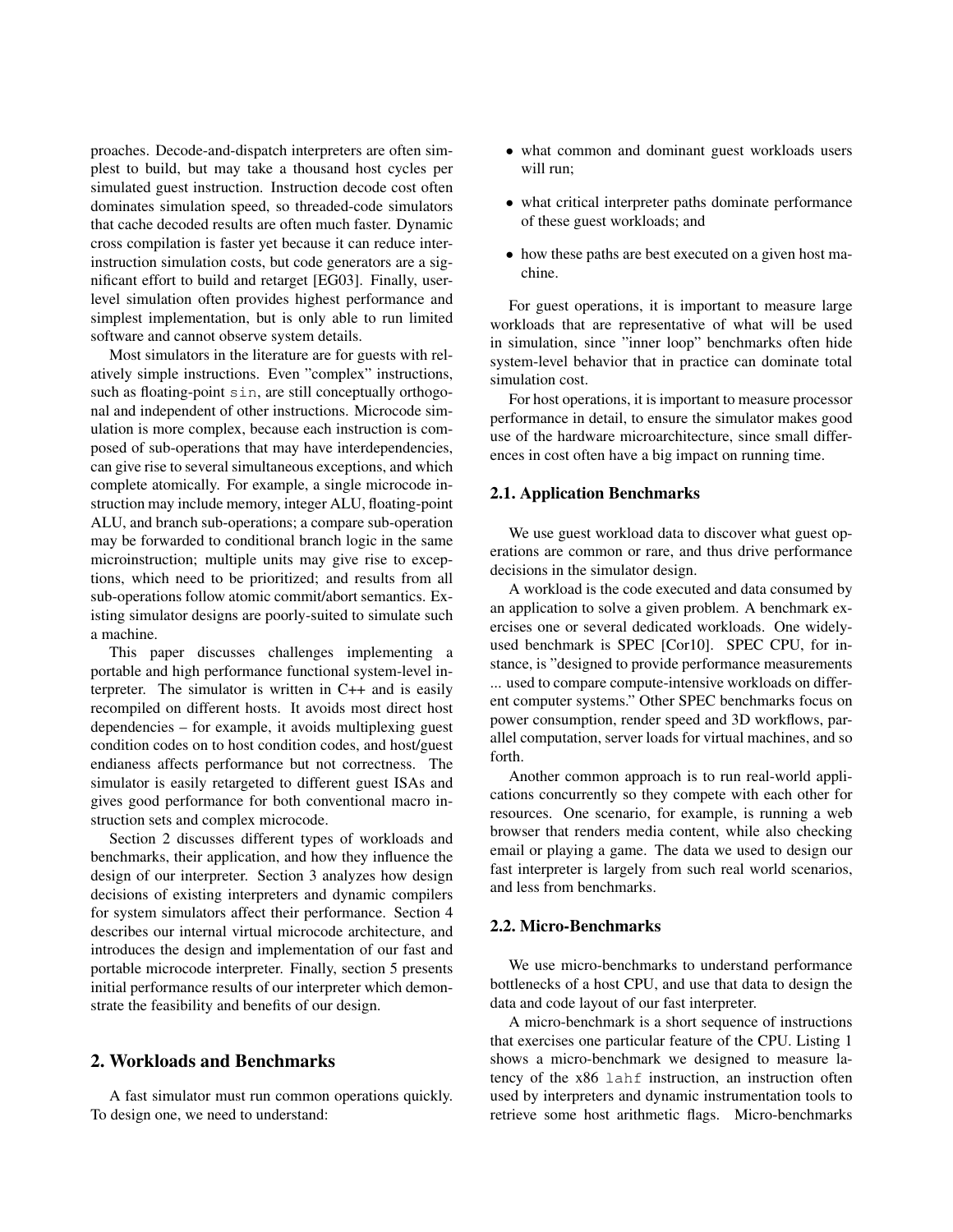| $\mathbf{1}$   |       | mov ecx, 1000000000 |
|----------------|-------|---------------------|
| 2              | loop: |                     |
| 3              | lahf  |                     |
| $\overline{4}$ | xor   | eax, eax            |
| 5              | lahf  |                     |
| 6              | xor   | eax, eax            |
| $\overline{7}$ | lahf  |                     |
| 8              | xor   | eax, eax            |
| 9              | lahf  |                     |
| 10             | sub   | ecx, 1              |
| 11             | ine   | loop                |

Listing 1: Micro-benchmark to execute 4 billion LAHF instructions with EFLAGS update after each instruction to prevent CPU internal microcode cheats.

|                               | <b>Instruction Count</b> |
|-------------------------------|--------------------------|
| WindowsXP/32 boot             | 4,292,484,077            |
| Windows7/64 boot              | 12,105,336,209           |
| Windows7/32 boot, HD Video    | 32,549,751,890           |
| Windows7/64 boot, Office 2010 | 581,278,454,698          |
| LiveCD Suse Linux/64 boot     | 64,857,312,020           |
| LiveCD Suse Linux/64 apps     | 3,313,655,494            |

Figure 1: Instructions executed for some real-world scenarios.

can measure latency of individual instructions, instruction sequences, load-hit-store or store-forwarding latencies, cache miss penalties, and so forth.

#### 2.3. Performance Data, Interpreter Design

Today's most popular desktop architecture is Intel's x86 architecture, often 32-bit but increasingly 64-bit, running different operating systems like Windows, Linux, or OS X. We use Intel's 64-bit x86 architecture as our initial host, though we plan to port the interpreter to other architectures.

Windows and Linux are the most popular and accessible operating systems today, so we used them to gather real-world guest workload data. We instrumented the Bochs [Boc10, MS08] system simulator to collect data.

Figure 1 shows instructions executed for some realworld scenarios. Instruction counts are absolute and are "polluted" numbers, with every instruction the CPU sees, not just instructions from a single application. We break these numbers down further in later sections.

In contrast, figure 2 shows sample results from host micro-benchmarks. These micro-benchmarks are particularly useful for implementating a fast interpreter, as they dominate the implementation of control flow, function calls and returns, and access to arithmetic flags and other execution context. The results are for three implementations of

|                                  | P <sub>4</sub> | i7             | SВ             |
|----------------------------------|----------------|----------------|----------------|
| <b>LAHF</b>                      | 8              | $\overline{2}$ | $\overline{2}$ |
| <b>PUSHF/POPF</b>                | 97             | 26             | 22             |
| <b>SETC AL</b>                   |                | 1              | 1              |
| <b>FSTENV</b>                    | 316            | 98             | 97             |
| <b>FNSAVE</b>                    | 488            | 160            | 167            |
| <b>FXSAVE</b>                    | 135            | 92             | 64             |
| <b>CALL/RET</b>                  | 14             | 4              | 4              |
| CALL mispredict                  | 51             | 15             | 12             |
| JECXZ predict                    | 2              | 1              | 1              |
| JECXZ mis-predict                | 22             | 13             | 6              |
| $\overline{L1}$ D\$ miss latency | 9              | 4              | 4              |
| Load 32-byte cross               | 1              | 2              | 1              |
| Load 64-byte cross               | 20             | 4              | 5              |
| Load mapped page cross           | 73             | 24             | 28             |
| W32, R8R8R8                      | 39             | 3              | 3              |
| W8W8W8, R32                      | 35             | 16             | 18             |

Figure 2: Approximate cycle counts of instructions for the Intel Pentium4 Xeon, Intel Core i7, and Sandy Bridge Core i7 processors.

the Intel 64 architecture, and show how low-level implementation details may affect performance portability.

The first two sets of rows show approximate instruction latencies to save and restore arithmetic flags and execution context. Saving context is very expensive: even saving only arithmetic flags is more expensive than just a single setcc to store flags. The next two rows show approximate latencies for predicted and mis-predicted function calls and conditional control flow. These numbers demonstrate the penalty of control flow misprediction.

The last set of numbers show the latency of an L1 data cache miss with L2 hit, the costs of loads that cross alignment boundaries, and the penalties of store-forwarding through writing a 32-bit value and reading it back in three 8-bit quantities, and vice versa. The importance of these numbers is explained in following sections.

#### 2.4. Further Data Analysis

Booting operating systems and running common user applications produces the instruction counts of various traces shown in figure 1. The distribution of x86 instructions shows 60% of dynamic instructions are made up of only about 20 actual instructions: mainly loads and stores, selected arithmetic instructions, and conditional and unconditional control flow.

Figure 3 shows total counts of select interesting instructions across four of our scenarios. Figure 4 shows the distribution of the 20 hottest dynamic instructions of the SuseLinux/64 Apps scenario. The breakdown varies little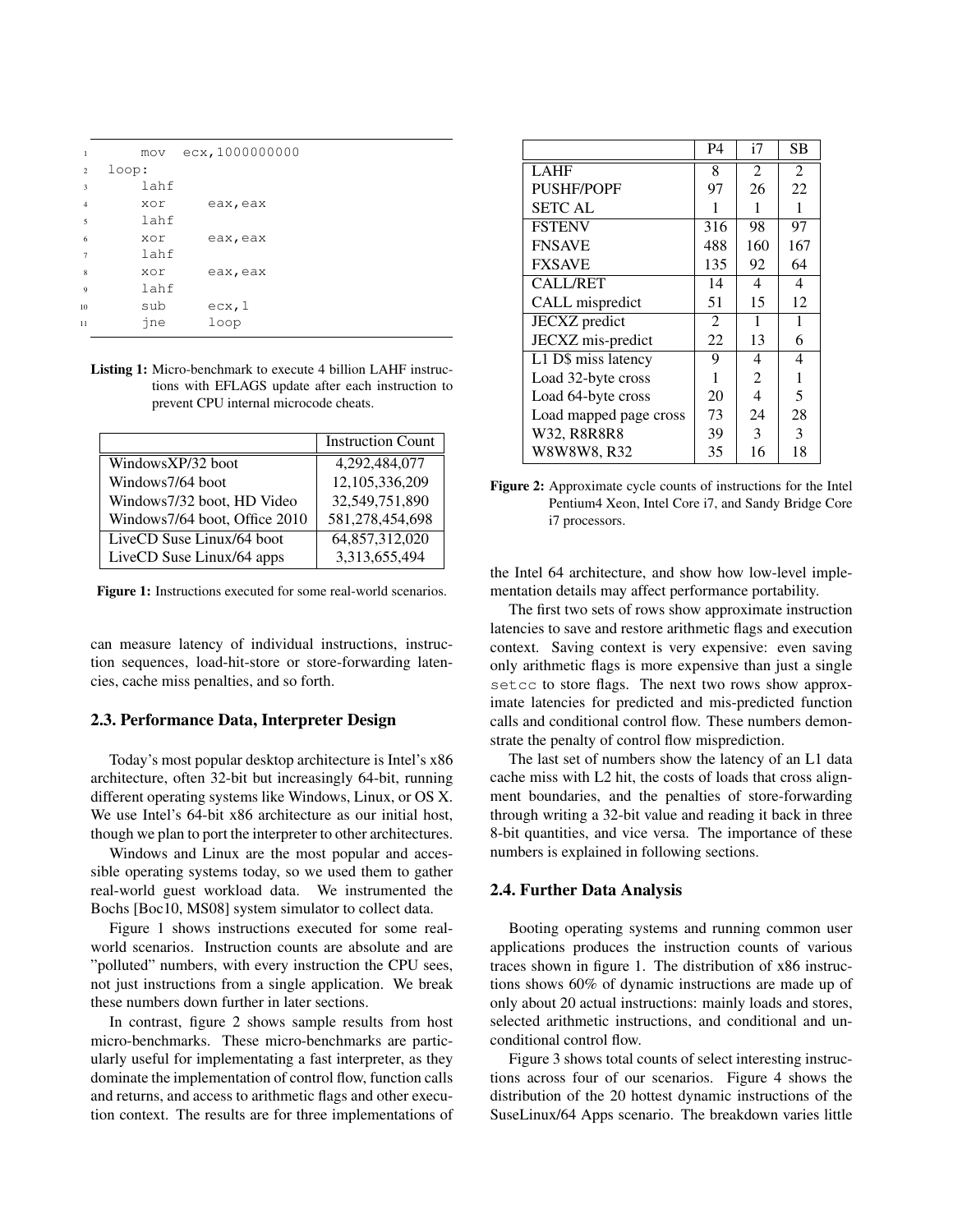|                         | $Win7/64$ boot | SuseLinux/64 boot | Office 2010/32 | SuseLinux/64 Apps |
|-------------------------|----------------|-------------------|----------------|-------------------|
| Top 20                  | 59.3%          | 59.1%             | 52.89%         | 59.00%            |
| <b>MOV/64</b>           | 16.03%         | 13.28%            | $7.1\%$        | 15.90%            |
| MOV/32                  | 10.87%         | 5.56%             | $9.2\%$        | 8.40%             |
| <b>MOV/8, MOV/16</b>    | $4.25\%$       | 5.87%             | $3.45\%$       | $4.53\%$          |
| JZ, JNZ                 | $9.57\%$       | 10.68%            | 6.64%          | $9.14\%$          |
| Jcc                     | $3.57\%$       | 4.07%             | 4.41%          | $3.25\%$          |
| LAHF, SAHF, PUSHF, POPF | $0.002\%$      | $0.22\%$          | $0.0007\%$     | $0.34\%$          |
| ADC, SBB                | $0.35\%$       | 0.25%             | $0.05\%$       | 0.12%             |
| CALL, RET               | 1.84%          | 3.78%             | 1.44%          | 5.14%             |
| $x87$ FP                | $0.001\%$      | $0.000\%$         | 0.02%          | $0.001\%$         |

Figure 3: Break-up of the dynamic instructions from figure 1.

| Operation          | Count       | Ouota   | Total    |
|--------------------|-------------|---------|----------|
| MOV $GqEqM$        | 232,397,067 | 7.013%  | 7.013%   |
| MOV $GqEqR$        | 208,763,826 | 6.300%  | 13.313%  |
| JZ.                | 160,250,964 | 4.836%  | 18.149%  |
| JNZ.               | 142,558,476 | 4.302%  | 22.452%  |
| POP RRX            | 116,318,547 | 3.510\% | 25.962%  |
| PUSH <i>RRX</i>    | 109,188,708 | 3.295%  | 29.257\% |
| MOV $EqGqM$        | 107,951,225 | 3.258%  | 32.515%  |
| MOV GdEdR          | 101,166,140 | 3.053%  | 35.568%  |
| ADD $EqIdR$        | 100,594,816 | 3.036%  | 38.604%  |
| MOV64 GdEdM        | 86,416,769  | 2.608%  | 41.211\% |
| <b>RET</b>         | 85,216,567  | 2.572%  | 43.783%  |
| LEA GqM            | 82,643,279  | 2.494%  | 46.277%  |
| CALL.              | 77,833,440  | 2.349%  | 48.626%  |
| TEST $EqGqR$       | 57,768,649  | 1.743%  | 50.369%  |
| <b>TEST</b> EdGdR  | 57,299,987  | 1.729%  | 52.099%  |
| <b>MOVZX</b> GdEbM | 54,683,474  | 1.650%  | 53.749%  |
| JMP                | 49,507,917  | 1.494%  | 55.243%  |
| XOR GdEdR          | 43,189,064  | 1.303%  | 56.546%  |
| <b>NOP</b>         | 40,838,707  | 1.232\% | 57.779%  |
| CMP $GqEqR$        | 40,683,876  | 1.228\% | 59.006%  |

Figure 4: Top twenty instructions of the SuseLinux/64 Apps scenario. Most scenarios show similar numbers.

across scenarios, even though the compilers, operating systems, and applications are quite different and scenarios are built for either 32-bit and 64-bit host architectures.

Integer instructions are among the hottest instructions. The most common integer type is the 32-bit wide int; 16-bit short is used almost never and 8-bit char only sporadically. This aligns with the development of the Visual Studio, GNU, and Intel compilers over the past few years. The default size for int is 32 bits, pointers are either 32-bit or 64-bit, enumerations default to 32-bit values, and auto usually resolves to 32-bit integers.

Both tables show more than two thirds of conditional

control flow is branches on the zero flag. This makes sense since most conditionals are compiled from C/C++ statements that check for NULL pointers, compare (i.e. subtract) two values in loop headers, or use boolean expressions for switch- or if-statements.

The x87 FPU is used only by legacy code, and 80-bit floats are used only by hand crafted and specialized assembly code. For best performance, 32-bit float and 64-bit double floating point types are compiled into SSE instructions rather than x87 code, and therefore actual x87 instructions are almost non-existent today.

With these observations, we can now examine and understand how existing functional simulators and their execution engines work, and why they sometimes do not deliver the performance that they could.

### 3. Existing and Related Frameworks

Some frameworks focus on individual user-mode applications and on instrumentation or on dynamic optimization through binary translation. Recent examples are Dynamo [BDB00], DynamoRIO [BGA03], and Pin [kLCM<sup>+</sup>05]. Other frameworks focus on executing a complete operating system stack, and thus run an entire ISA including protected mode instructions, and do device and memory modeling. Examples include Bochs [Boc10, MS08], QEMU [Bel05] and  $Zsim$  [LCL<sup>+</sup>11].

Dynamo was originally developed to investigate dynamic optimization of single user-mode applications on PA-RISC. It was merged with RIO and ported to Linux and Windows on Intel's IA32 architecture, and renamed DynamoRIO. Using instrumentation, both frameworks detect hot code and decode it to an intermediate representation, optimize the IR, then write optimized host code to a code cache. The compiled code allocates guest values to host registers, so entering and exiting the code cache requires expensive save and restore. For applications where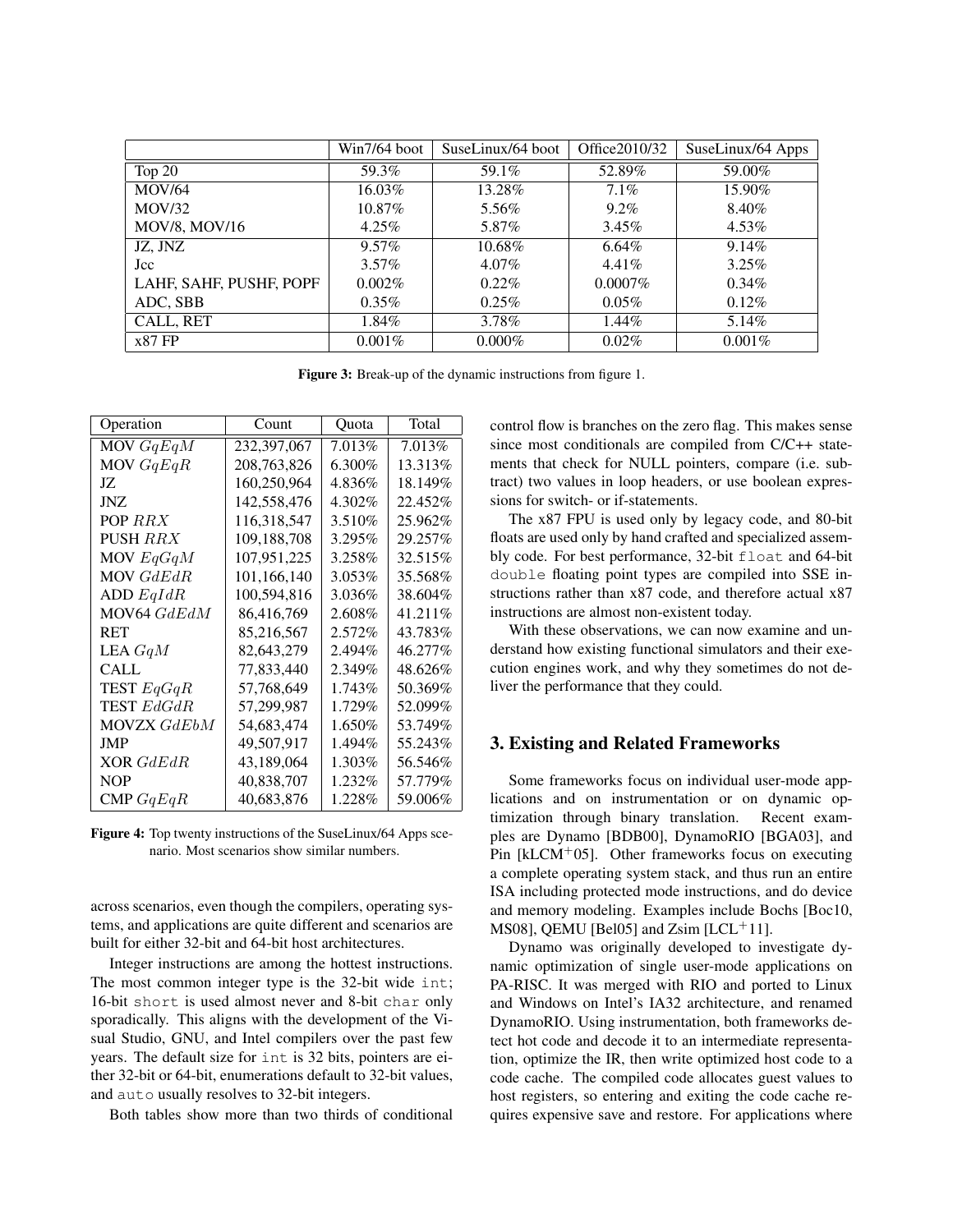entry/exit is common, save/restore overhead may be large.

Pin is an instrumentation framework for user-mode code. Pin injects arbitrary functions, written in C/C++, into native execution of an application. Through a well defined API, instrumentation can implement tools like profilers, memory leak detectors, trace generators, and so forth. Like DynamoRIO, Pin recompiles and instruments guest code on the fly and stores it in a code cache for execution; it also has overhead for save/restore when switching between instrumented guest code and Pin core code.

Several other frameworks use similar techniques, including HDTrans [SSB05], Walkabout [CLU02] and Yirr-Ma [Jen02].

In contrast, full system simulators execute an entire operating system stack. System simulators are more complex, but can collect more authentic data about guest code execution. For example, user-mode optimizers and instrumentation tools go to great effort to maintain control of sandboxed applications in the face of exceptions, signals, kernel calls, callbacks, and asynchronous interrupts. System simulators sit underneath the guest operating system and can thus observe a complete picture of events and code execution without intrusion or interception.

Bochs is a system simulator for IA32 and Intel64 architectures. It hosts various flavors of Windows, Linux, BSD, and other operating systems built for Intel architectures. Bochs' core execution engine is a classical interpreter: the decoder is table-driven and decodes a single byte at a time, then dispatches to coarse handlers which then select the correct implementation for the specific guest instruction. By implementing handler functions with conditional control flow, however, Bochs introduces branch mis-prediction stalls on almost every path that interprets guest instructions. Recent versions of Bochs use a trace cache and lazy flag evaluation, to achieve over 100 guest MIPS.

QEMU is a binary translator which can be used as a stand-alone application, but it also sits at the core of system simulators and virtualizers like VirtualBox. QEMU shares close copies of Bochs' device model implementation. QEMU is a dynamic compiler rather than an interpreter and supports various guest architectures on different hosts and a simple lazy flag implementation. Guest values are allocated to host registers, introducing save/restore overhead when entering/exiting the code cache. Integer instructions execute at a 2x to 6x slowdown compared to native execution, but control flow instructions like function calls and indirect branches may be a factor of 100x slower.

Zsim is an ISA interpreter for functional system simulation. It uses binary translation to improve performance of frequently-executed and simple-enough guest instruction sequences. It also implements a more direct dispatcher and a form of lazy flag execution, and delivers performance of 40 guest MIPS in interpretation mode, and 150+ guest MIPS running compiled code.

Transmeta's Crusoe and Efficeon processors are system simulators [Deh03, Kep09]. They use custom VLIW processors and dynamic binary translation. These processors run about 1x slowdown. The translator performs generic and host-specific optimizations, but also relies on the host processor having transactional commit/abort and some guest functionality, including flags, some segmented addressing modes, endianness, and some data types.

### 4. The Fast Interpreter

This section describes the design and implementation of a fast interpreter with transactional commit/abort, easy guest retargetability, host portability, and good performance. The "take away" message from this section is these goals can all be met, but doing so requires careful attention to many seemingly-small details.

### 4.1. Building Blocks

A functional system simulator consists of several components, each of which implements a model of the hardware architecture being simulated. To boot an operating system stack, the simulator requires at least the following components:

- an execution engine for the operational semantics of guest ISA;
- delivery of synchronous and asynchronous interrupts and exceptions to the execution engine;
- virtual and physical addressing, guest memory protection, TLB, optional caches, and a conforming guest memory architecture;
- device models, including at least a timer device (e.g., APIC) and input and output devices (e.g., a serial port keyboard and display).

More accurate guest simulation generally means slower guest performance. For functional simulation, the goal is enough accuracy to run unmodified operating systems and applications. Response latencies, signal routing, and other hardware details are not needed. Our simulator uses interfaces for a physical memory implementation with store logging and a device manager for IO dispatch with a generic device model interface, but they are not subject of this paper.

The remainder of the paper investigates how simulator design and guest ISA implementation decisions affect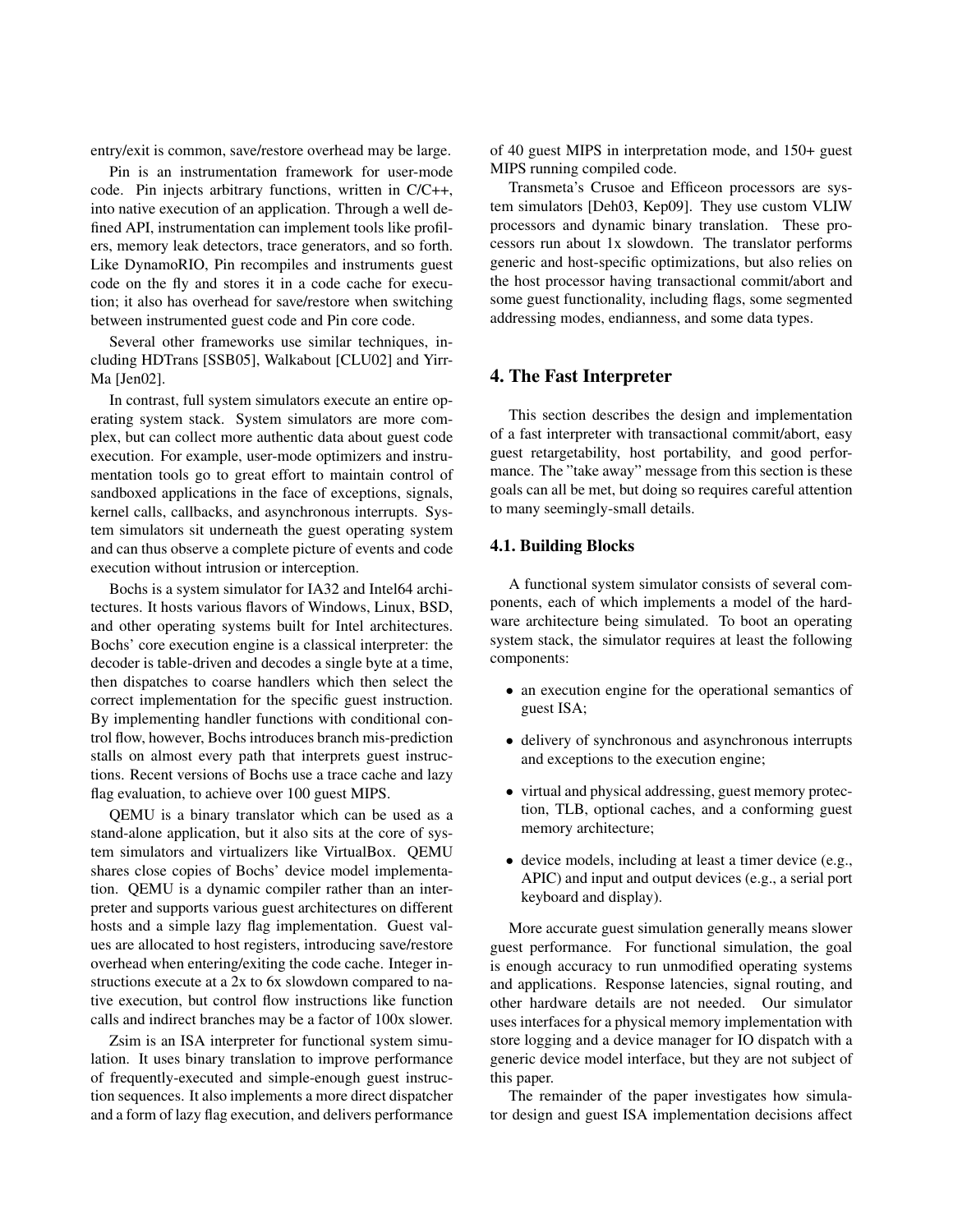guest performance. Many of the techniques apply to both our interpreter and to other frameworks using binary or byte-code compilation, optimization, and instrumentation.

### 4.2. Performance Limitations

There are different levels on which we can improve simulation performance. [Trö04] outlines and formalizes these. One of the most popular and researched approaches to improve performance is dynamic compilation of guest code into host code, called just-in-time or "JIT" compilation or dynamic binary translation. However, this approach has pitfalls that can limit performance improvements. Notably, generated code quality is limited by the need to accurately implement complex guest behavior on the host, and by the need to use data layouts and code sequences that use the processor microarchitecture efficiently.

By rethinking the implementation of the simulated guest state and by carefully tuning the core of our interpreter, we work with several limiting boundaries at the same time to improve interpreter performance. Some of the same techniques can also help a dynamic compiler.

### 4.3. Working the Constraints

As shown above, roughly twenty x86 guest instructions make up over 60% of the dynamic instruction count of many of today's real world scenarios. These instructions operate mainly on 32-bit and 64-bit integers. Call, return and conditional branch occur every dozen or so dynamic instructions. Code makes limited use of guest arithmetic flags. Floating-point arithmetic is implemented using 32bit and 64-bit SSE.

A first performance limitation is modeling and implementing guest architectural state. Figure 2 shows memory loads and stores, if cached and properly aligned, are very cheap. That allows us to organize guest register files as a carefully laid out data structure in memory. Doing so relieves register pressure for host code, and avoids save/restore overhead. Furthermore, aligning and structuring guest state avoids penalties caused by misaligned accesses or store-forwarding stalls during member access.

A second performance limitation is modeling guest arithmetic flags. X86 code execution produces flags with almost every instruction, but flags are consumed rarely. Mapping the guest's flags to host flags may seem cheap at first, but access to the host flags can be costly (figure 2). Worse, host flags may vary across differing architectures, for example "carry" vs. "borrow" semantics for subtraction. And, different implementations of the same architecture may set "undefined" flags differently, and some applications rely on specific behaviors for undefined flags.

It is often cheaper to use a portable implementation based on carry-out vectors [MT10]: instead of reading host flags after each flag producing arithmetic instruction, we store the result of the operation and a vector of carry-out bits, used to infer some or all guest flag values on demand, also called "lazy flags reconstruction".

A third performance limitation is the main interpreter loop and interpreter functions. A given guest instruction rarely appears twice in sequence, so an "obvious" decodeand-dispatch interpreter often has high branch mispredict penalties. As shown above, though, branch-predicted calls and returns are very cheap. Therefore, instead of using centralized dispatching and general instruction interpretation functions, we spread out call sites and chain together very specialized and simple interpretation functions. We elaborate on this below (section 4.4.3).

#### 4.4. Implementation

#### 4.4.1. Features

The design of our interpreter was guided by several project constraints and feature requests:

*Portability.* To run on varying host architectures, the simulator avoids assembly code. The entire framework is written in platform-independent C/C++ only.

*Atomicity.* Execution and rollback of an interpreter sequence must be atomic and side-effect free.

*Performance.* Speed is one of our highest concerns.

*Large Memory Support.* Modern operating systems use 64-bit ISAs and large memories. Our simulator supports 32-bit and 64-bit guests. It runs on 32-bit hosts, but is optimized for 64-bit host architectures.

*Multi-threading.* Operating systems and applications increasingly use multiple software threads and cores to improve parallelism. Our interpreter should be able to implement several guest cores and assign them to multiple host cores, thus achieving true multi-core simulation.

*Virtual Time.* Many system simulators, optimizers, and virtualizers base guest time on the host timer. In contrast, we need our guest time to be completely decoupled and purely virtual to implement reliable and deterministic playback, and to avoid synchronization problems when halting, debugging, instrumenting, or otherwise interfering with guest code execution.

*Instrumentation.* Instrumentation is a required feature, should come at low overhead, and should have no overhead when disabled. Instrumentation must also be adjustable during a simulation run; it cannot be a compile time feature which is statically "compiled in" on demand.

*Specification-Driven ISA design for Experimentation.* To support guest ISA experimentation, an interpreter must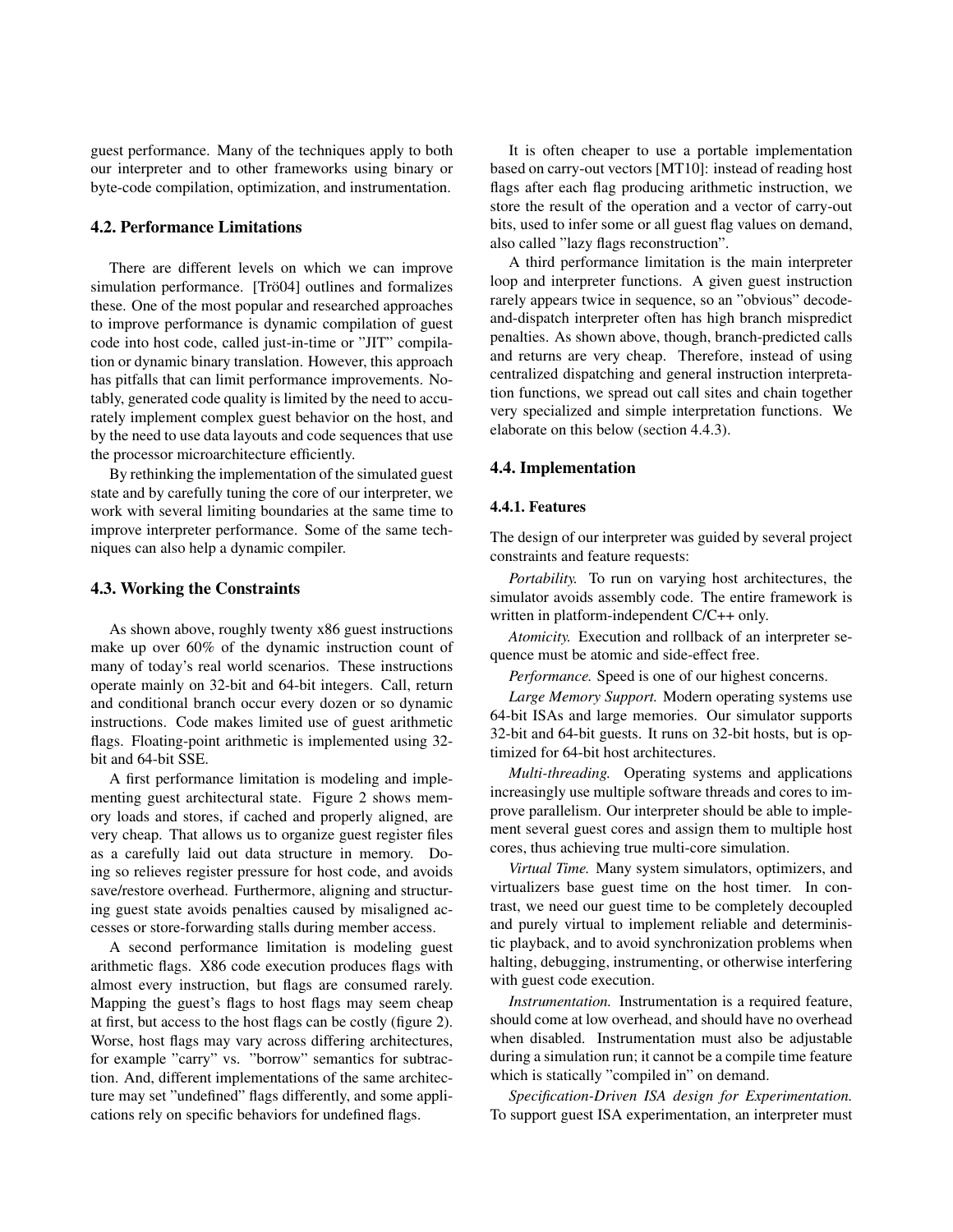| -63 |                                                                        |  |            |  |  |
|-----|------------------------------------------------------------------------|--|------------|--|--|
|     |                                                                        |  |            |  |  |
|     | handler index   dest   src0                                            |  |            |  |  |
|     | $\vert$ src1 $\vert$ src2 $\vert$ src3 $\vert$ ASI $\vert$ CXI $\vert$ |  | ---------- |  |  |

Figure 5: 128-bit scode instruction.

be easy to retarget, and should use abstract interfaces to memory, uncore, and device models so they are independent of the guest speficiation.

*Self-Modifying Code* The simulator must implement guest self-modifying code fast enough to run common JITs, and must support device DMA that overwrites code.

We designed the interpreter around these constraints and feature requests.

#### 4.4.2. Scode and Traces

Our portable microcode interpreter uses a version of threaded interpretation, based on a special interpreter virtual ISA we call *scode*, or simulator code, and carefullydefined interpretation functions.

The decoder is generated from an ISA encoding/decoding specification [RF95]. By design, the generated decoder accesses every field of a guest opcode only once.

A generated decoder fetches guest instructions into an internal prefetch buffer. It then breaks individual guest instructions into a sequence or "trace" of scode instructions. Scode resembles RISC instructions, but with added attributes. A decoder generates traces from individual guest instructions and also merges multiple guest instructions into one trace. Merging reduces outer-loop dispatch costs and allows optimizations between guest instructions.

Many scode instructions are guest-neutral and are reused across guests. Further, scode instructions are typically simple, so retargeting can focus on just key differences. For example, add is guest-neutral, with condition codes modeled by a separate handler. Retargeting to new condition code behavior thus only needs new handlers for condition codes.

An scode instruction is represented as an aligned 128 bit wide data structure. Not all handlers need all combinations of state, so the structure is a union, to limit total size. The most common format, shown in Figure 5, consists of a unique 16-bit opcode value, one destination register, up to three source registers, a shift or rotate count value, an execution context identifier (for hyper-thread or pipeline contexts). Other formats include a segment selector for memory accesses, a 32-bit or 64-bit immediate operand, and an additional immediate value or registers. Commonly-used fields are byte-aligned for quick access at only a slight space cost, while uncommon fields are bitaligned for compactness.

Scode uses a handler index rather than a pointer. Using an index requires double indirection on every call, but limits the scode size [MS94] and makes scode independent of whether host pointers are 32-bit or 64-bit. 256 handlers is not enough, so the handler index is 16 bits.

It is always desirable to make scode as small as possible, to minimize host cache footprint and thus scode miss costs. However, host performance timings, above, show it is also vital that common fields are naturally aligned for fast access, as misaligned accesses that cross cache line or page boundaries may be quite slow. Since the handler index is 16 bits, scode instructions must be at least 16-bit aligned, or any savings in memory pressure is more than than offset by the higher cost of misaligned accesses. In practice, guest code has substantial locality, so host code also has good locality. In our experience so far, the 128-bit format is cached well, making fast field extraction a good tradeoff.

The scode interpreter itself has no concept of the guest architecture but instead interprets over an internal state of 256 64-bit general purpose integer registers, 64 64-bit general purpose floating-point registers, and 16 predicate registers. For every actual guest architecture that we support (e.g. x86) the interpreter also provides a mapping from guest architectural registers to internal registers, and additional implementations of the guest architecture's specialpurpose registers. The mapping between guest and internal state is implemented by a class derived from the internal Core class. Figure 6 illustrates the architecture.

The interpreter's scode instruction set is RISC-like. It has no concept of flags or datatypes other than 32-bit or 64-bit integer and floating point. This is one of the most fundamental design decisions, and is based on the observations outlined above, that there is very little need for any more but these datatypes in most of today's scenarios.

Guest arithmetic flags are implemented using a lazy flags approach and scode instructions that compute a carryout vector of an operation in addition to the actual result of an arithmetic operation. Using the result value and the carry-out vector of an arithmetic instruction, we can derive any other flag value on demand. This approach speeds up retrieval and computation of guest arithmetic flags, and is portable because it is implemented solely in C/C++, rather than relying on custom fast assembly to compute flags or multiplexing on top of the host condition codes.

Integer datatypes smaller than 32 bits are sign and zero extended as needed, then operated on. The relatively small portion of guest scenarios using smaller datatypes means little added overhead for extension to the scode datatypes.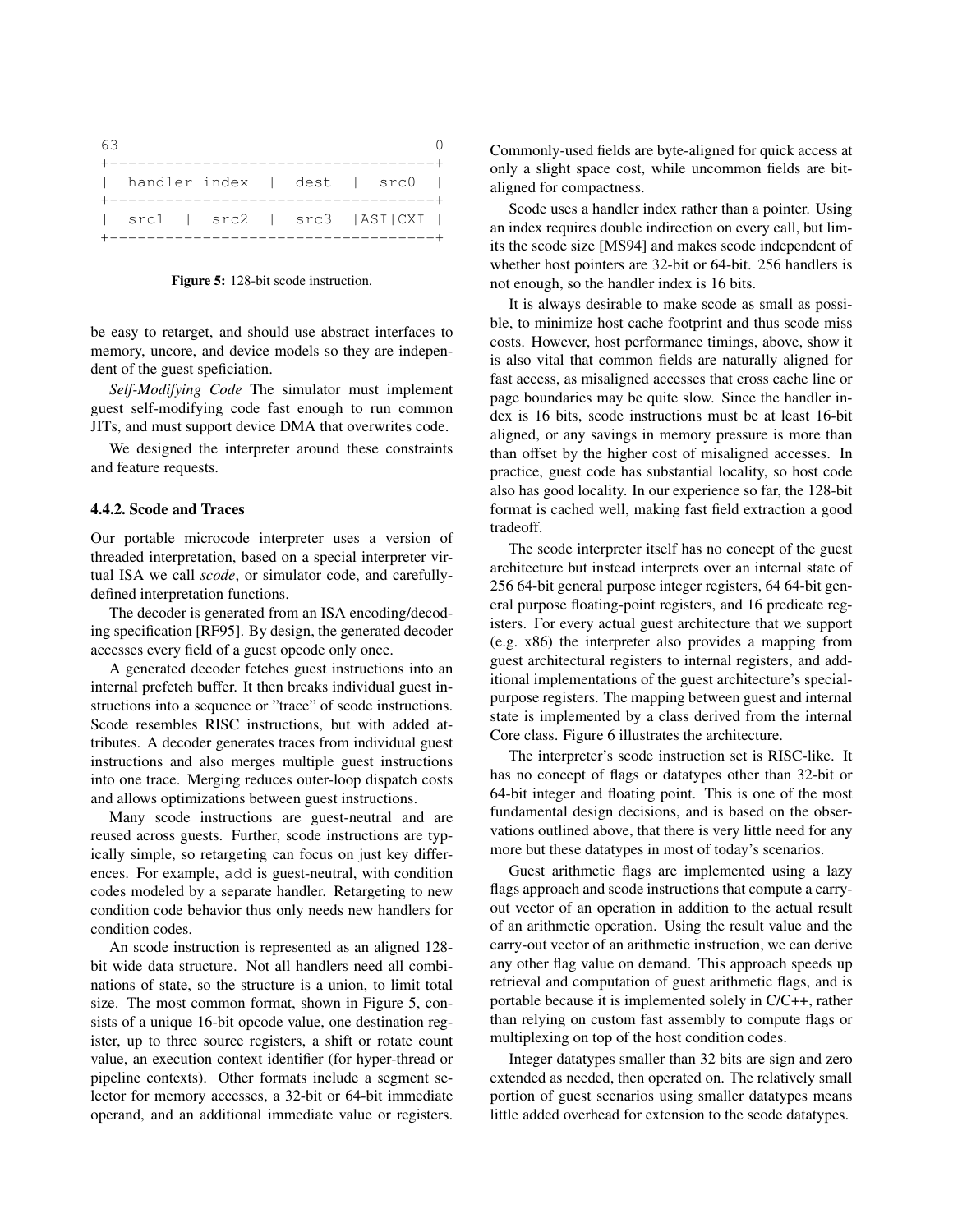

Figure 6: Internal architecture of the interpreter. Guest instructions are decoded into a trace of scode instructions, each of which is interpreted by a handler function. The simulator implements a private Core execution engine, and a derived Core implements further guest architectural functionality. Here, guest loads are instrumented.

### 4.4.3. Handler Functions

A decoded trace is committed into a trace cache, a large buffer indexed by guest physical addresses. The high physical address bits subscript an index table, tot, and the low 22 bits subscript a particular trace cache. Guest instructions are decoded on demand, so the trace cache holds traces only for instructions actually executed.

Each scode instruction is implemented by a carefully designed and placed interpreter function, a so-called handler. A handler is a C++ member function either of the interpreter's internal Core class or of a derived guest architectural Core class. Handlers use four register parameters:

- the this pointer provides internal and guest context for the handler. The context data layout is aligned and flat – it does not contain further pointers, so each context access is a single load, often with an immediate offset relative to this;
- a pointer to the aligned 128-bit scode structure with operand values of the current instruction;
- a pointer to the Core handler table, holding function pointers to all handlers, indexed by 16-bit opcode;
- a 64-bit operand often used as an immediate or pointer to data that one handler passes to the next, used for data flow internal only to the trace.

The last operand is used to decompose guest operations efficiently into multiple handlers. For example, for a single guest instruction, some memory addressing computations are performed in one handler, the actual load or store is in another, and the address is passed between them in the last

operand. This organization allows generic handlers to implement many parts of the guest ISA, which reduces retargeting effort. It also improves dynamic code reuse, which helps control the simulator's instruction cache footprint.

Finally, a handler function always returns a pointer to the next scode instruction to interpret. Using four parameters per handler function is intentional, as the calling convention of 64-bit host systems, both Linux and Windows, provides for passing these parameters in registers, thus improving performance.

As a general rule, handlers avoid conditional statements, to minimize conditional branches which may not predict reliably. If a guest instruction like add has different forms for 8, 16, 32, and 64-bit datatypes, with and without flag recording, the decoder selects a specialized handler based on the datatype. That is, there is no single "add" handler that selects the correct implementation when invoked. In addition, flags computations are handled by a dedicated handler that consumes the results of the previous arithmetic handler. Figure 7 illustrates the approach.

#### 4.4.4. Atomicity

To implement atomic execution of traces, every handler executes in three sequential phases:

- The *Operation* phase prepares operands and, if necessary, normalizes operand values to a 64-bit width.
- The *Execution* phase fetches values from the guest execution context, computes side-effect free results, and then calls to the next handler of the trace. Thus, calls to the various handlers of a trace are spread out across all handler functions of the trace.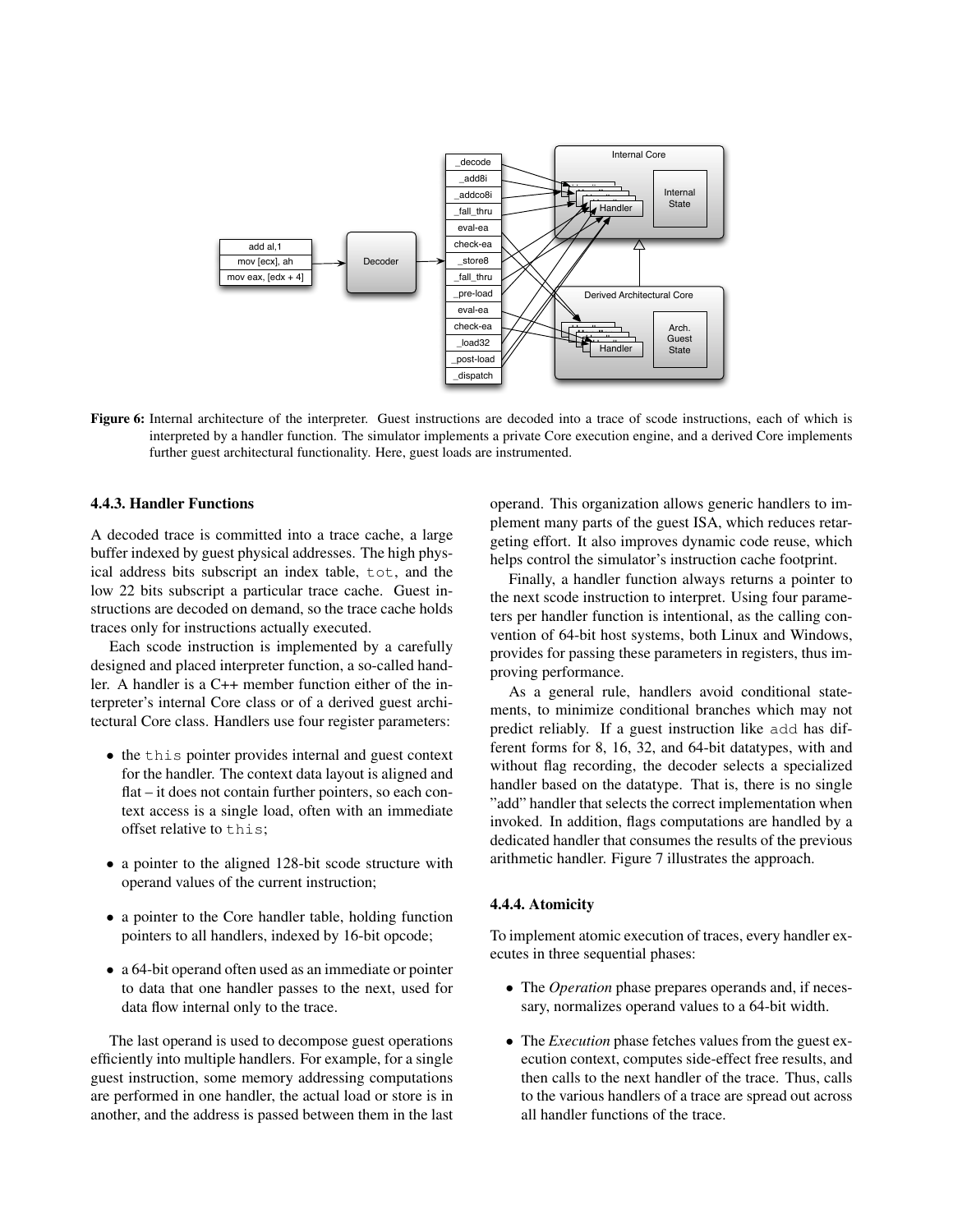

Figure 7: Dispatch and Trace execution with almost perfect branch prediction. The Dispatcher invokes call chains of handler functions as defined by the traces of scode instructions.

• Finally, *Writeback* saves all buffered results and other side-effects into the internal and guest architectural state, thus committing the handler.

Figure 8 shows a handler schematically. This handler structure in effect implements a logging mechanism that saves temporary values and then copies them to committed state only once all execute actions have succeeded. However, using the call/return mechanisms instead of an explicit log makes efficient use of compiler call/return optimizations and processor out-of-order mechanisms. In practice, it also allows for a simple and natural expression of handlers without the clutter of explicit logging.

In this context, the definition "trace" is up to the user of the interpreter. One may choose to decode single scalar or microcode instructions into an atomic trace of scode instructions, or may instead decode entire guest basic blocks. This approach gives a handy vehicle to experiment with transactional memory.

#### 4.4.5. Handler Chaining

One of the most performance-critical paths is the interpreter's core loop. Most interpreters use a centralized dispatcher that causes a host's branch predictor to mispredict almost every time it calls an interpretation function [EG03]. To avoid this penalty, our interpreter callchains handlers in a trace, and, if possible, also chains consecutive traces. Each handler computes the next one by simply incrementing its own scode pointer (2nd operand), then fetching the new address from the handler function table (3rd operand) by indexing into it using the next scode's opcode. The new handler is then called directly.

This structure improves interpreter dispatch prediction

by spreading branches over many call sites. This makes each call site much more predictable and also gives more information to the host's branch predictor. Using call/return structure for handling also takes advantage of host processor call/return prediction. In addition, the hottest handlers often stay in the host instruction cache for a long time. Although this handler structure may at first seem unintuitive, it avoids mispredicted branches, where the cost of a single mispredicted branch is sometimes more than the total cost of a handler.

Traces always either return for commit, or exit via long $\gamma$ mp() for abort, thus avoiding indefinite growth of the interpreter's call stack.

#### 4.4.6. Dispatch and Interpretation

The main loop of the core interpreter is different than most interpreters: instead of doing decode and dispatch, the loop calls via a "global actions" pointer which is usually a function that returns its handler argument, but which may be updated by handlers, for example to handle interrupts. After global actions, the dispatcher simply calls the current trace. Figure 9 shows the main loop schematically.

Initially, the trace cache is zeroed. Given a guest instruction pointer, dispatch finds only a "zero scode instruction" which is the "Decode" scode instruction, and thus calls the decoder.

The Decode handler is just an ordinary handler. The Execute phase fetches the instruction from guest memory, decodes it and breaks it up into an scode trace, which it then stores into the trace cache. During Writeback, the Decode handler calls the new trace, and on Writeback the new trace returns to the Decode handler with a pointer to the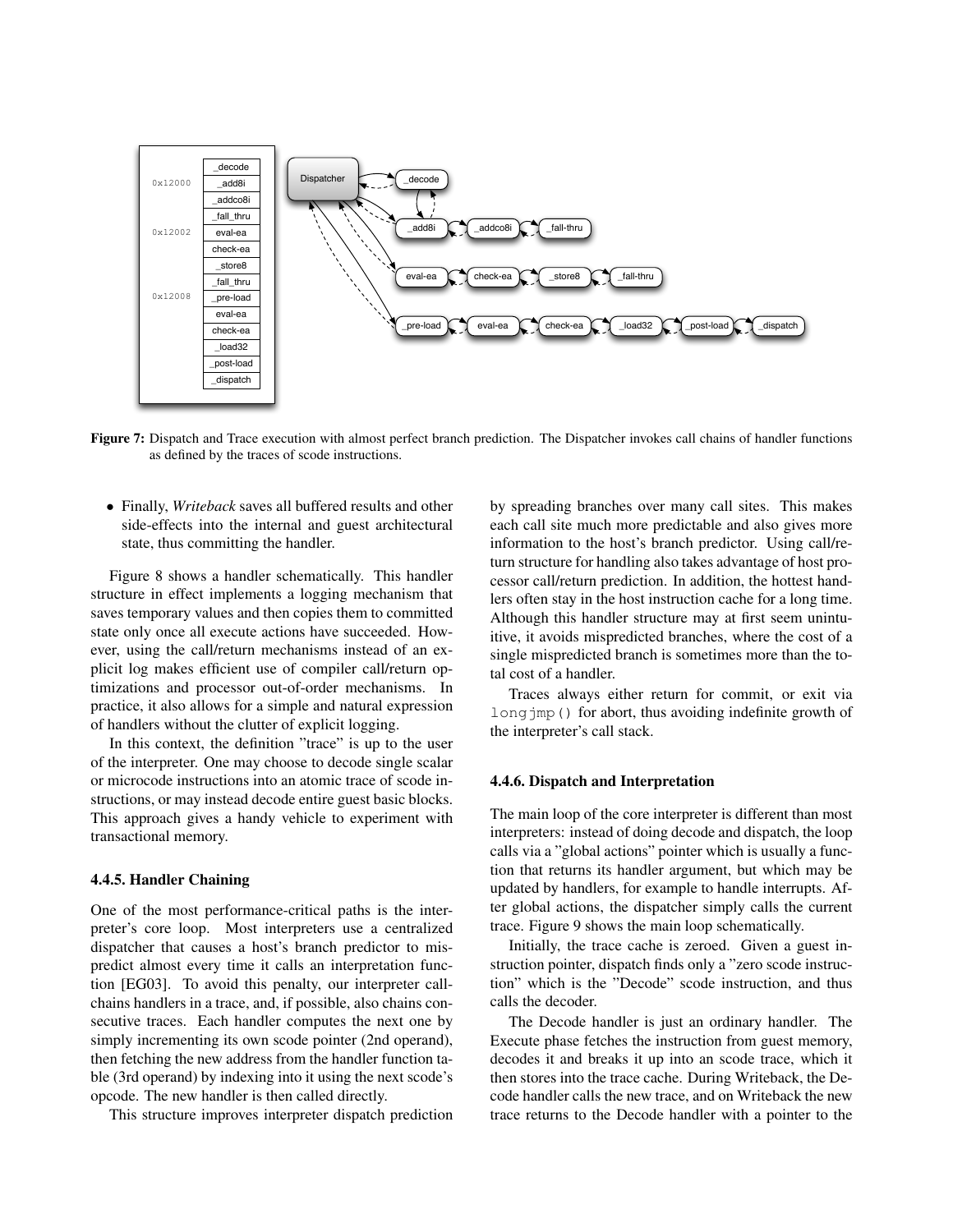```
handler_t *schematic_handler(context, hdlr_table, 128b_struct, arg) {
Operate:
  next = 128b__struct+1
  next_handler = hdlr_table[next.handler_index]
  ...
Execute:
  ...
  successor = (*next handler)(context, hdlr table, next, arg)
Writeback:
  ...
  return successor
}
```
Figure 8: Schematic scode handler.

```
mainloop(...) {
  setimp(... for exceptions ...)
  128b = tot[paddr:42..22].table[paddr:21..0]
  loop:
    128b = (*global_actions)(\ldots, 128b, \ldots)next = hdlr_table[128b.handler_index]
    128b = (*h) (context, hdlr table, 128b, 0)
}
```
Figure 9: Schematic main loop.

next microcode instruction in the trace cache. When Decode returns to the dispatcher, the dispatcher calls the handler function of that returned microcode instruction, without further lookup.

Aside from Decode, the interpreter is independent of the guest ISA. This allows construction of hybrid ISAs. For example, modern x86 processors use a combination of fixed logic for simple instructions and wide microcoded instructions for complex instructions. Wherever a complex guest instruction appears, the decoder can emit scode traces of the microcode, allowing design, measurement, and validation of microcode in the context of a full system.

Every trace is terminated by a TraceEnd handler that increments the guest program counter, advances guest time, increments its own scode instruction pointer and returns to the caller, which executes its Writeback phase and returns to its caller. The call stack unwind repeats until the dispatcher is reached. Due to host call/return hardware, the returns have perfect branch prediction.

Handlers that implement guest control flow modify their return value during Writeback. The return value is computed with a very fast table lookup, which, in contrast to traditional hashing techniques, operates over flattened sparse dispatch tables that map guest physical instruction pointers to an internal trace cache index. Figure 7 illustrates trace dispatching.

Some simple trap/fault cases are placed at the beginning of the trace, and simply return the handler for the trap/fault. More complex cases perform a  $C \text{ long-imp}$  () to unwind back to the main loop. This adds 100 or more cycles in the case of taken traps/faults, but means zero overhead for the common case of no trap/fault. This structure also allows use of host faults, again unwinding to the main loop. Using host faults can be cheaper than testing explicitly in handlers. In either case, up to the occurrence of a fault or the end of a trace, no architectural guest state is committed, so the trace appears to commit or rollback atomically.

Traces are edited dynamically to implement guest selfmodifying code, DMA that writes code, and demand paging that overwrites old code with new code. The first scode in a trace is overwritten with zero, so on reexecution the simulator will decode and execute the new guest code.

Trace editing could be used to implement VLIW "restart under mask", where functional units are selectively disabled after exceptions: handlers for disabled actions would be NOP'd and the 0'th scode set to "Decode", or global actions could restore NOP'd scodes.

Traces are also edited dynamically to implement some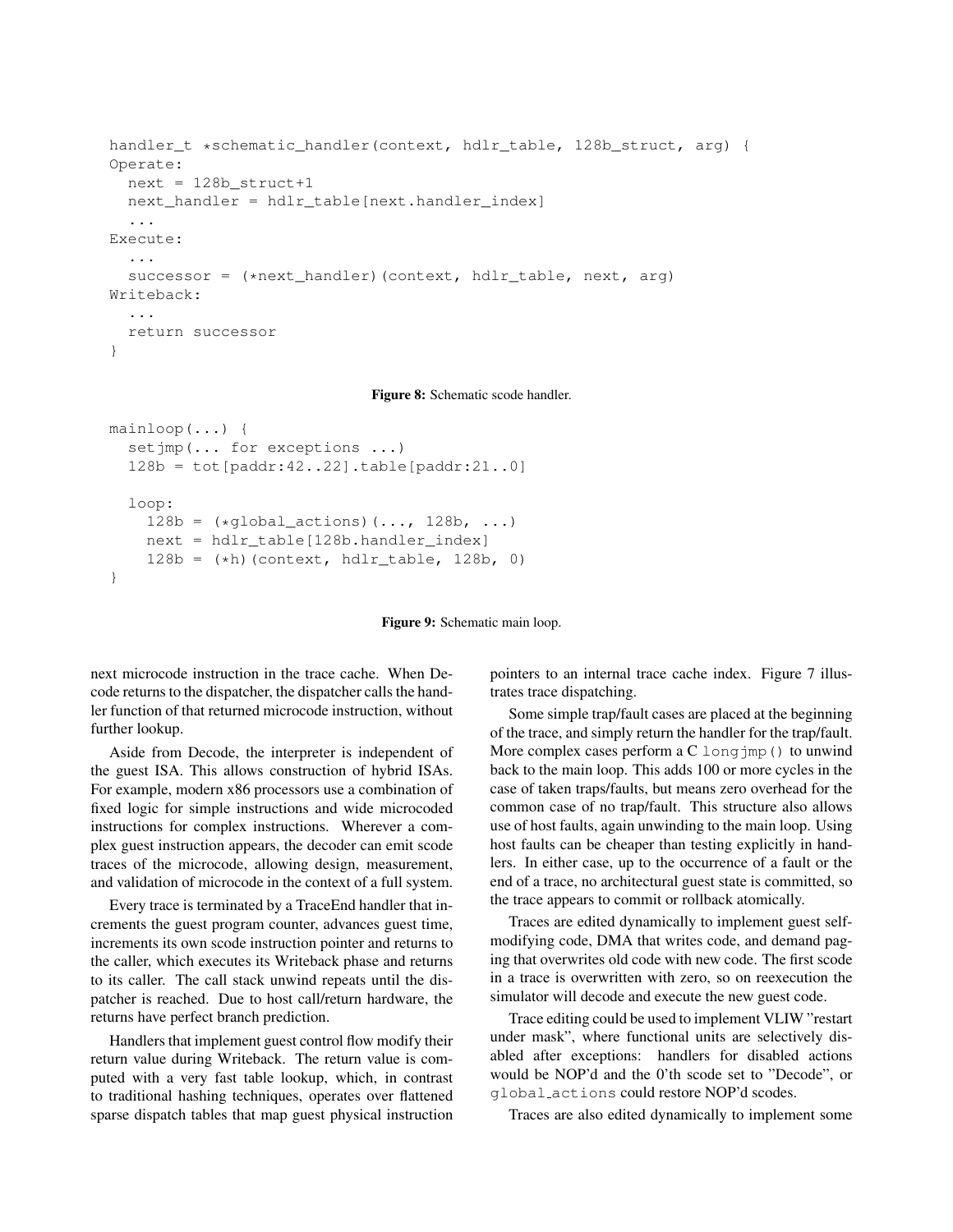simulator controls. For example, tracing uses TRACE scodes in a trace, and tracing is disabled quickly and selectively by overwriting a TRACE scode with a NOP scode, or by removing TRACE scodes.

Note, in contrast, writing host code means evicting code from the host's instruction cache then re-fetching the modified code from the host's data cache. Further, dynamic translators often regenerate translations instead of patching them. These costs limit where translators can use patching.

#### 4.4.7. Debugging and Instrumentation

To simplify debugging and to improve performance, the interpreter itself does not allocate memory dynamically. All resources are acquired before the interpreter enters its main execution loop, to prevent runtime failures and to save allocation overhead. The simulator allocates some very large tables that are used sparsely but in "dense clumps", for example, the large flat dispatch table. Although much of these tables may go unused, they have essentially zero overhead and are managed efficiently by the host virtual memory system.

On Windows hosts we have implemented a debug extension for the Windows kernel debugger. The debugger can attach to a running simulator process in a non-invasive way, and the debug extension allows us to inspect and manipulate a simulated guest transparently, just as it does with the actual host architecture.

Low overhead instrumentation is a runtime feature, implemented by injecting dedicated handler functions arbitrarily into a trace. To provide maximum flexibility, the interpreter can invoke callback functions from within a trace through a dedicated Hook scode instruction. This approach allows us to enable and disable instrumentation dynamically without recompiling the interpreter code and without paying a penalty for dummy instrumentation hooks.

# 5. Initial Results and Future Work

After more than two programmer-years of design and development, our fast interpreter is currently in its initial deployment. It is a linkable library with an SDK, so customers can write various tools that integrate the interpreter into existing functional simulation frameworks. We have disclosed source code and the SDK to Intel internal customers like the Simics and Zsim teams, and we are also working on our own simulator infrastructure.

The interpreter has been partly retargeted to several guest instruction sets, example an experimental 64-bit microcode architecture as well as IA32, thus demonstrating easy retargatability. We are not quite able to boot an entire guest operating system stack, but initial results show improved performance compared to full-system interpreters.

The simulator provides a scalable number of internal cores for (currently un-synchronized) multi-core guests, a linear guest physical address space with store logging for transactional memory; and a device manager and first generic device models and interfaces. Guest virtual memory support is implemented via the derived guest architecture Core class, as are TLB and optional caches.

The entire interpreter SDK compiles and runs on Windows, Linux, and MacOS X on both 32-bit and 64-bit hosts.

The scode interpreter supports arithmetic, logic, and shift and rotate instructions with automatic integer datatype widening, lazy flags, conditional and unconditional control flow, a complete segmented load-store architecture with TLB and store logging, synchronous and asynchronous exceptions and interrupts, IOIO and MMIO instructions and device model interfaces, and instrumentation of the interpreted scode instruction traces.

Table 10 shows performance numbers for some isolated benchmarks, listing the number of individual scode instructions and traces (i.e. guest instructions) executed by each benchmark, the execution time, and the number of scode instructions and traces retired per second. The benchmarks were compiled with off-the-shelf VisualStudio and gcc compilers, and measured on a 3.0GHz Xeon running 64-bit Windows7.

The first test is a simple HelloWorld program, and the second and third tests implement various loops that format and print out text and numbers. The two arithmetic tests are loops over pure integer arithmetic. We experimented with different trace lengths: longer traces execute faster, with the reduction in scode instructions due to fewer TraceEnd handlers. The last test implements a LaPlace transformation of a 120x80 image.

Table 11 shows performance of a few microbenchmarks. Here, the interpreter ran on a 3.4GHz Sandy Bridge machine under 64-bit Windows7. The first two NOP benchmarks merge four guest NOP instructions into a single trace vs. running the NOPs individually. Again, increased trace length improves runtime performance measurably. Executing over 300 million NOP handlers per second demonstrates the efficiency of our core interpreter engine. The next two ADD benchmarks show the overhead of arithmetic flags. Even though the lazy flag implementation is faster than reading host flags, it still incurs significant overhead. The last two benchmarks measure guest load/store performance, where a single memory access is broken into as many as six scode instructions.

In all tests the interpreter dispatches at least 127 million scode handlers per second, with a peak of 307 million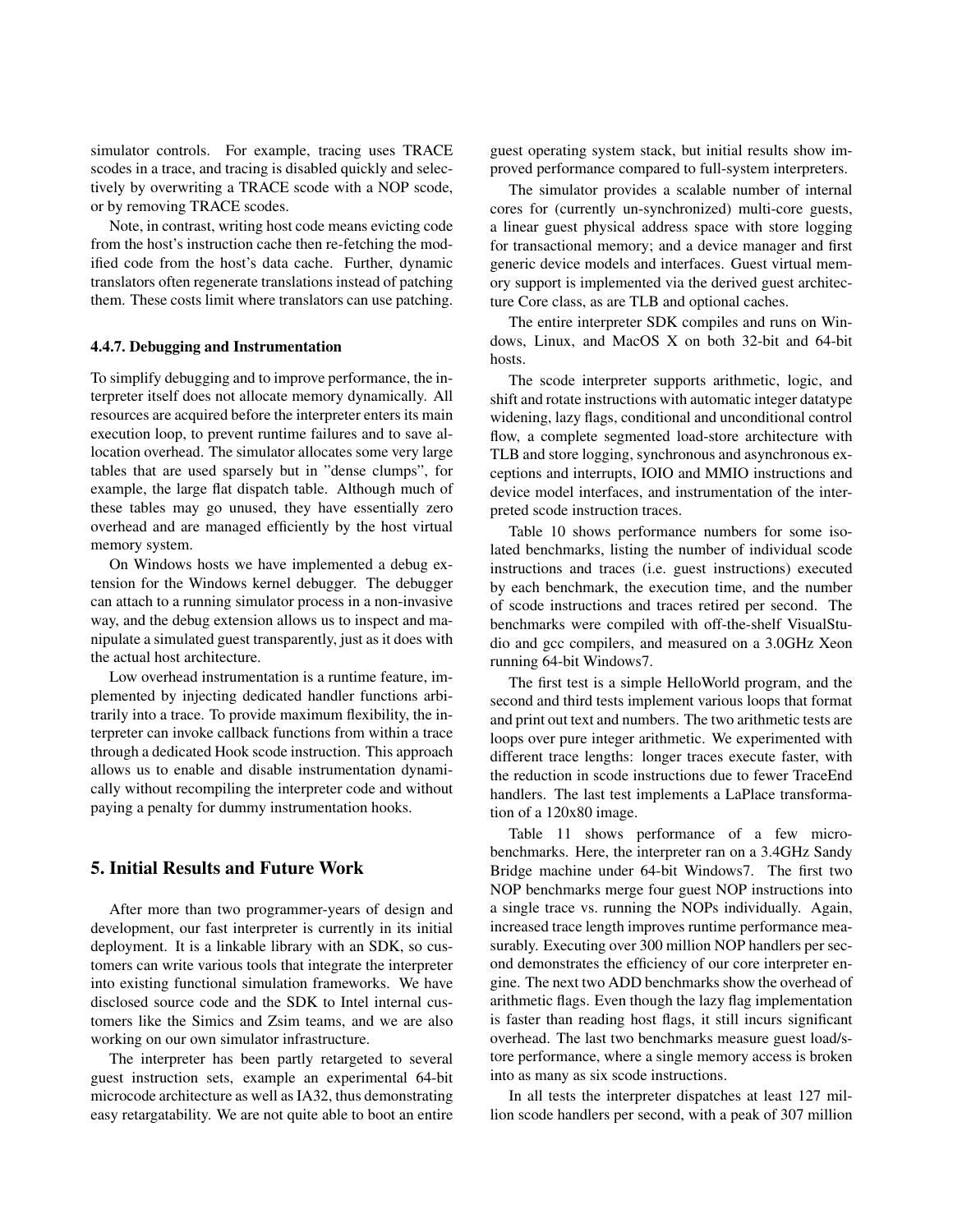|                      | Runtime         | Scode Insn (MSPS)   | Guest Insn (MIPS)   |
|----------------------|-----------------|---------------------|---------------------|
| Simple HelloWorld    | $14 \text{ ms}$ | 2,100,216 (150)     | 526,807 (38)        |
| printf Loop          | 44,571 ms       | 5,670,027,272 (127) | 4,830,023,516(108)  |
| Nested Integer Loop  | $9,196$ ms      | 1,471,248,646 (159) | 1,260,650,284 (137) |
| Pure Integer Arith 1 | $3,022$ ms      | 629,145,610 (208)   | 209,715,205 (69)    |
| Pure Integer Arith 2 | $2,233$ ms      | 524,288,009 (234)   | 209,715,206 (94)    |
| LaPlace Transform    | $5 \text{ ms}$  | 744,207 (148)       | 400,272 (80)        |

Figure 10: Initial results of test benchmarks. The first column shows the test runtime, the second column the number of scode instructions executed, and the third column the number of guest instructions executed.

|                | Runtime    | Scode Insn (MSPS)      | Guest Insn (MIPS)    |
|----------------|------------|------------------------|----------------------|
| Merged NOP     | 844.6 ms   | 260,000,006 (307.85)   | 190,000,004 (224.97) |
| <b>NOP</b>     | 1,787.0 ms | 380,000,006 (212.66)   | 190,000,004 (106.33) |
| ADD/32         | 1,326.9 ms | 300,000,006 (226.10)   | 190,000,004 (143.20) |
| ADD/32 flags   | 2,312.2 ms | 540,000,006 (233.54)   | 190,000,004 (82.17)  |
| MOV phys       | 5,032.6 ms | 1,140,000,006 (226.52) | 190,000,004 (37.75)  |
| <b>MOV TLB</b> | 8,525.8 ms | 1,140,000,006 (133.71) | 190,000,004 (22.29)  |

Figure 11: Guest micro-benchmarks shows how guest instructions can be merged into single traces (Merged NOP vs. NOP); how computing flags incurs additional runtime (ADD tests); and how complex guest instructions are broken into several sometimes expensive handlers (MOV tests).

when the scode is simple enough and when trace length is increased. Depending on the complexity of the guest instructions this results in 22 to 225 million guest instructions per second, where a single guest instruction maps to a trace of scode instructions. These numbers demonstrate the importance of designing the critical paths of the interpreter around the host architecture's features.

We are currently still in initial deployment, and are well on the way to boot an entire operating system stack, with necessary internal and architectural handlers, fully connected device models for the guest, and accurate virtual timers for checkpoint and deterministic replay.

## Summary

In this paper we identified and evaluated real-world workloads and micro-benchmarks, and introduced the design and implementation of a fast interpreter for functional architecture simulation.

In the first part of the paper we describe real-world workloads, software scenarios that average customers of laptop and desktop computers run today. These scenarios involve executing an operating system stack like Windows7 or Linux, and running several applications simultaneously. Investigating these scenarios shows that around 60% of the dynamic instruction count consist of only 15 to 20 different instructions, mainly loads and stores, conditional control flow and function calls and returns, and basic integer arithmetic. Some of these common instructions, however, can be expensive to run if simulated naively.

We then introduce the design and implementation of our portable and fast interpreter. The interpreter gains its performance by

- aligning and flattening critical data structures such as execution context, dispatch tables, and scode traces;
- separating guest and host execution contexts to avoid context switches;
- spreading out call sites across handlers;
- avoiding conditional control flow inside of handlers;
- avoiding high-latency host instructions on critical paths; and
- passing context information to handler functions in registers

We gain further improvements through host-independent lazy flags for guest arithmetic flags, and handler execution in phases for atomic trace commit, rollback, and fast exception handling. Our interpreter supports retargeting through specification-driven instruction decode and guestindependent handlers that can be used as building blocks. It currently runs on 32-bit and 64-bit Windows, Linux, and MacOS X hosts. Initial results show it dispatches 130 to 300 million handler functions per second and 20 to 220 million guest instructions per second, thus exceeding the performance of comparable frameworks.